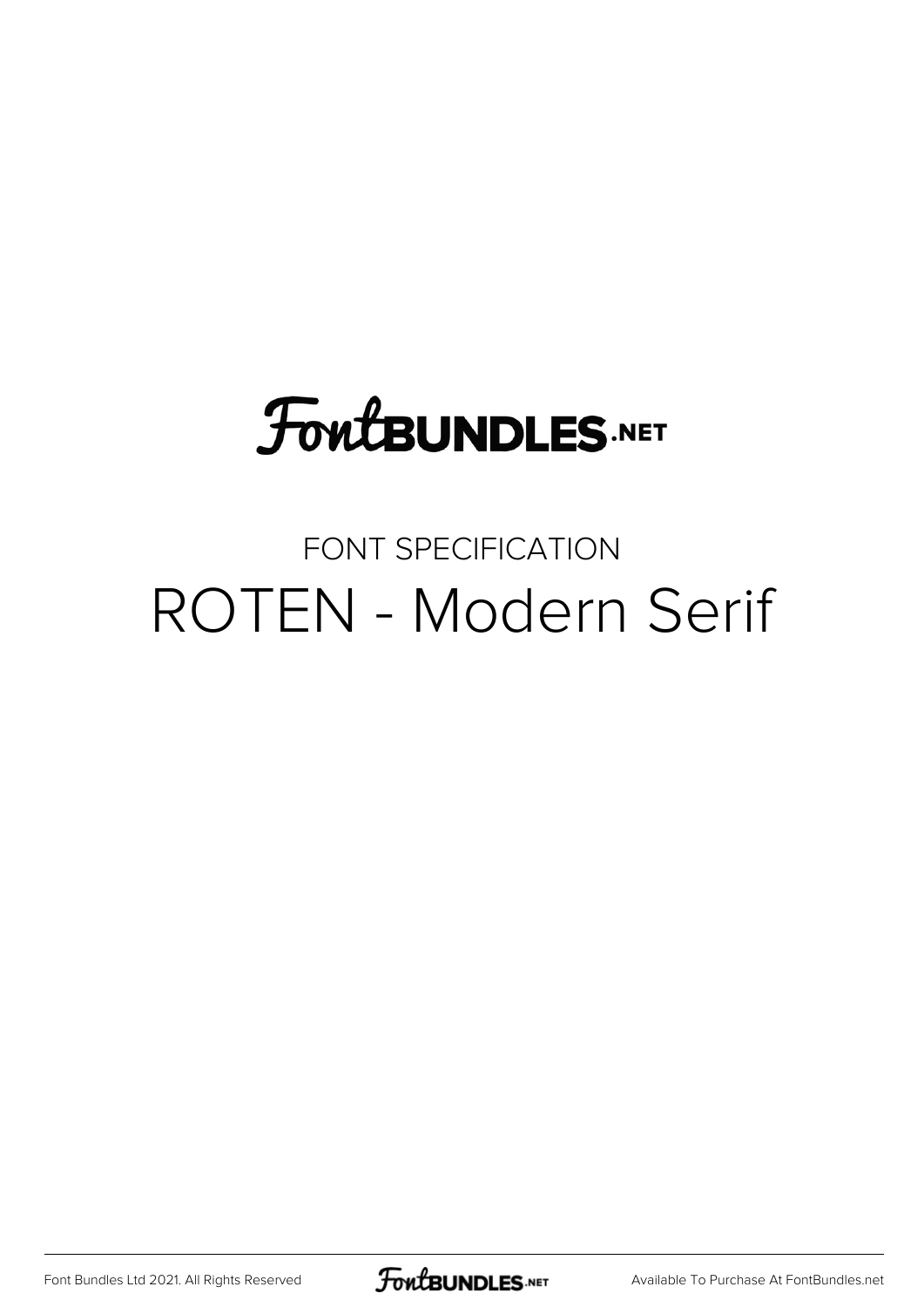#### ROTEN Typeface - Regular

**Uppercase Characters** 

# ABCDEFGHIJKLMNOPQR STUVWXYZ

Lowercase Characters

# abcdefghijklmnopqrstuv WXYZ

**Numbers** 

### 0123456789

**Punctuation and Symbols** 

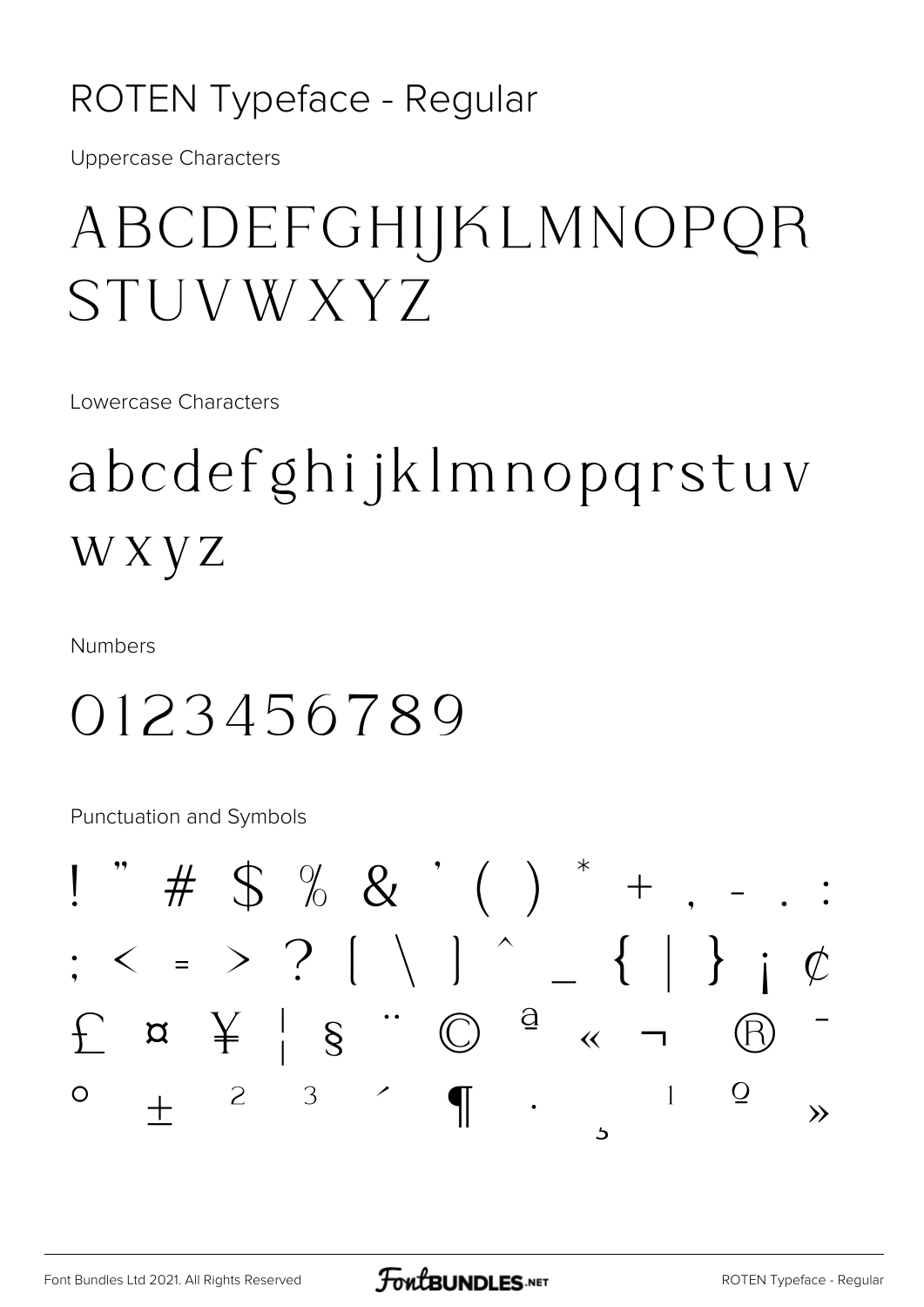All Other Glyphs

# À Á Â Ã Ä Å Æ Ç È É Ê Ë Ì Í Î Ï Ð Ñ Ò Ó Ô Õ Ö × Ø Ù Ú Û Ü Ý Þ ß à á â ã ä å æ ç è é ê ë ì í î ï ð ñ ò ó ô õ